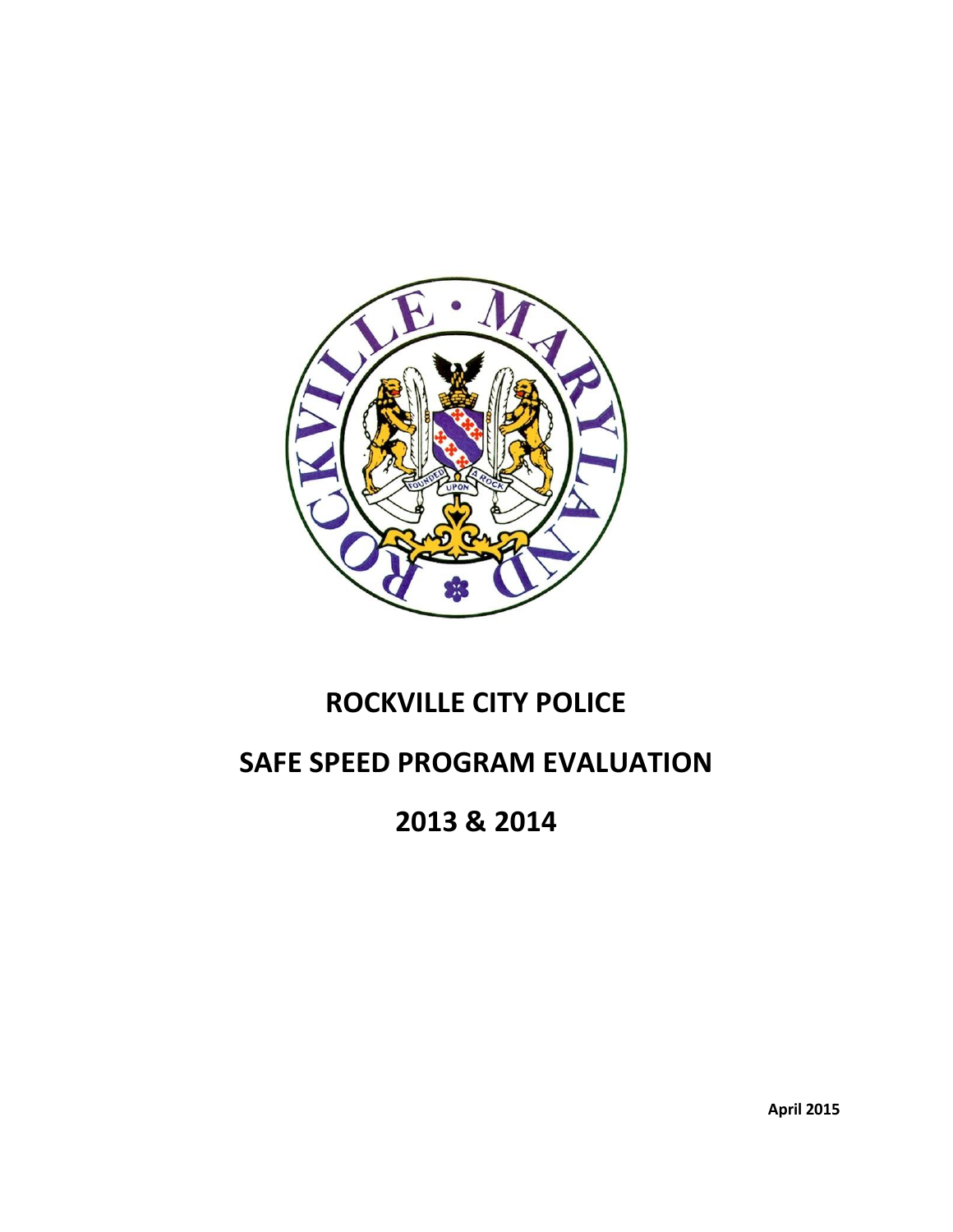#### Summary

The Rockville City Police Department has been successfully operating a speed camera program in school and residential zones since 2007. Our program was designed with the ultimate goal of saving lives and preventing injuries by reducing speeding on residential and school zone roadways. This report concludes that our program has continued to be as successful as previous evaluation reports (2009 and 2011).

Research shows that the number of vehicles exceeding the speed limit in our photo enforcement zones, by at least 12 mph has been reduced by approximately 50 percent. The number of collisions occurring on these roadways has decreased by 35 percent since the program's inception in 2007. Drivers are changing their behaviors and roads around our neighborhoods and schools are safer.

Through the Safe Speed Program 39,091 speed citations were issued to vehicle owners in 2013 and 33,925 speed citations were issued in 2014. This is a decrease of 28 percent when compared to the evaluation report of 2011.

Over the years, the program has self-funded and also provided a revenue stream to the City of Rockville with monies earmarked for school, traffic, and pedestrian safety projects.

This evaluation addresses all the reporting requirements of our speed camera program. I am confident that you will agree that the speed camera program in the City of Rockville continues to be effective, efficient, fair, and a true benefit to the safety of all.

> T.N. Treschuk Chief of Police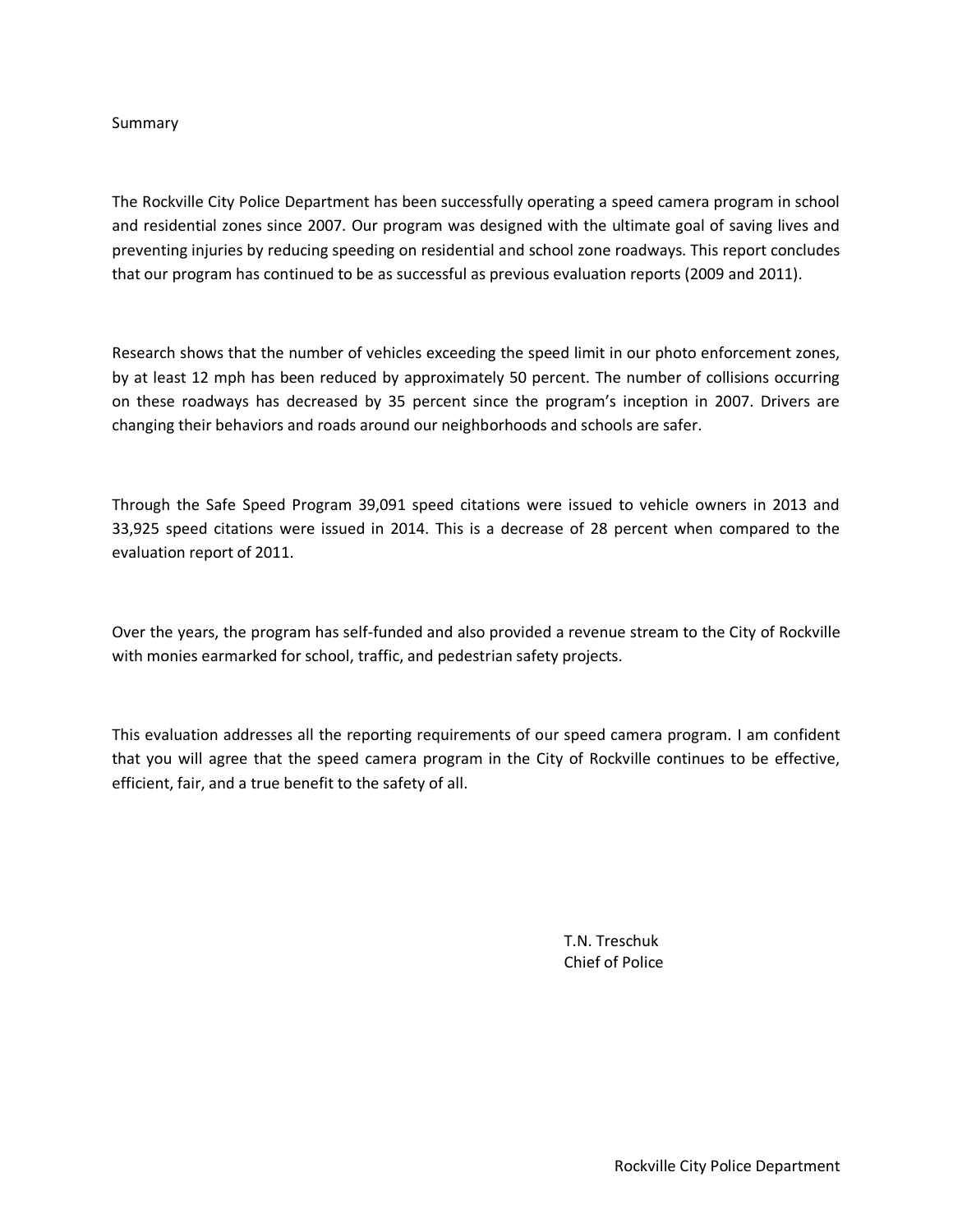### **Contents**

### **Background**

### **Program Update**

| Section 1. | Enforcement Activity to Include Location and Frequency of the Placement    |
|------------|----------------------------------------------------------------------------|
|            | of Speed Monitoring Systems.                                               |
|            |                                                                            |
| Section 2. | Citation Information to Include Violations Photographed, Rejected, Issued. |
| Section 3. | Updated Speed and Accident Surveys.                                        |
|            |                                                                            |
| Section 4. | Financial Information and Program Costs.                                   |
|            |                                                                            |
| Section 5. | Conclusion                                                                 |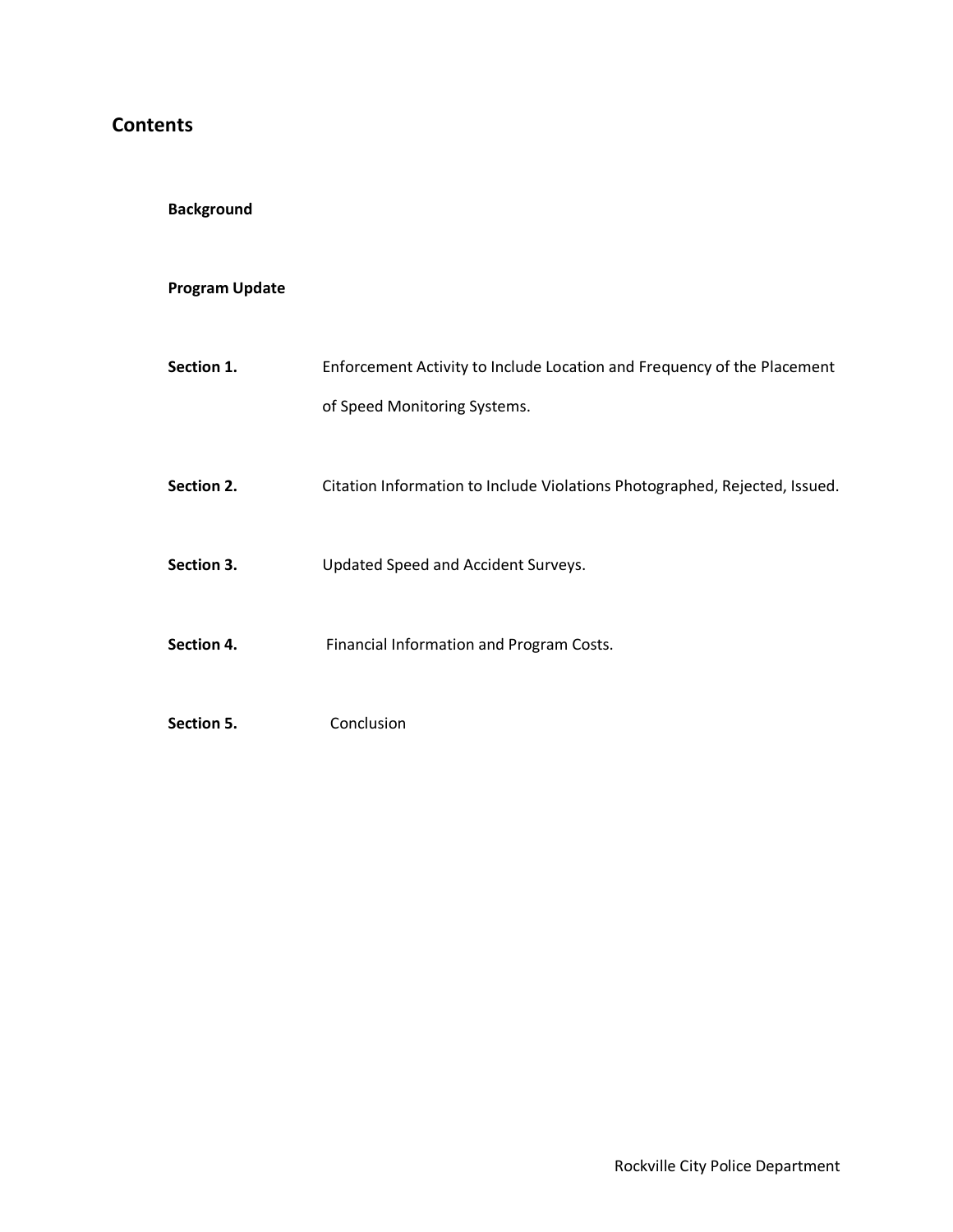### **Background**

In January 2006, the Maryland General Assembly authorized the use of photo speed monitoring systems throughout Montgomery County on residential streets and in school zones where the posted speed limit was 35 miles per hour or less. Violations could be issued if the vehicle's speed exceeded the posted speed limit by more than 10 mph. The county was required to collect the fees for all citations that were issued by any speed camera programs operated in the county; the revenues from the citations were then remitted back to the municipalities that operated the program.

In 2009, the Maryland General Assembly, the State Senate, and the Governor introduced legislation which currently governs how our speed camera program is implemented and regulated. Here are some of the key points of the 2009 State Speed Camera Law (TA 21-809) as it pertains to the City of Rockville:

-Use of speed cameras is limited to residential roads and school zones where the posted speed limit is 35 mph or below.

-The violation threshold is at least 12 mph over the posted speed limit.

-School zone cameras restricted to 6 am to 8 pm, Monday – Friday.

-Only duly authorized law enforcement officer (sworn) may approval citations.

-Each municipality can collect their fines and fees, and the use of revenues is limited to public safety purposes.

To date, the rules and regulations pertaining to how a speed camera may be used to enforce speed limits remains largely unchanged since 2009.

### **Program Update**

At the start of 2013, the Police Department operated a total of 17 speed cameras within the City limits. The configurations of the camera platforms are as follows: 8 fixed-pole cameras, 7 Portable Camera Units (PCU), and 2 mobile speed vans.

In the Spring of 2013, the fixed-pole camera on the 500 block of W Montgomery Ave eastbound was decommissioned due to significant motorist compliance with the posted speed limit. The camera poles and housing unit remains at the site to provide a visible deterrence to would be speeders. The Police Department also added an additional PCU after the decommissioning of the fixed-pole site for a total of 8 PCUs. The net number of speed cameras in the City remains at 17.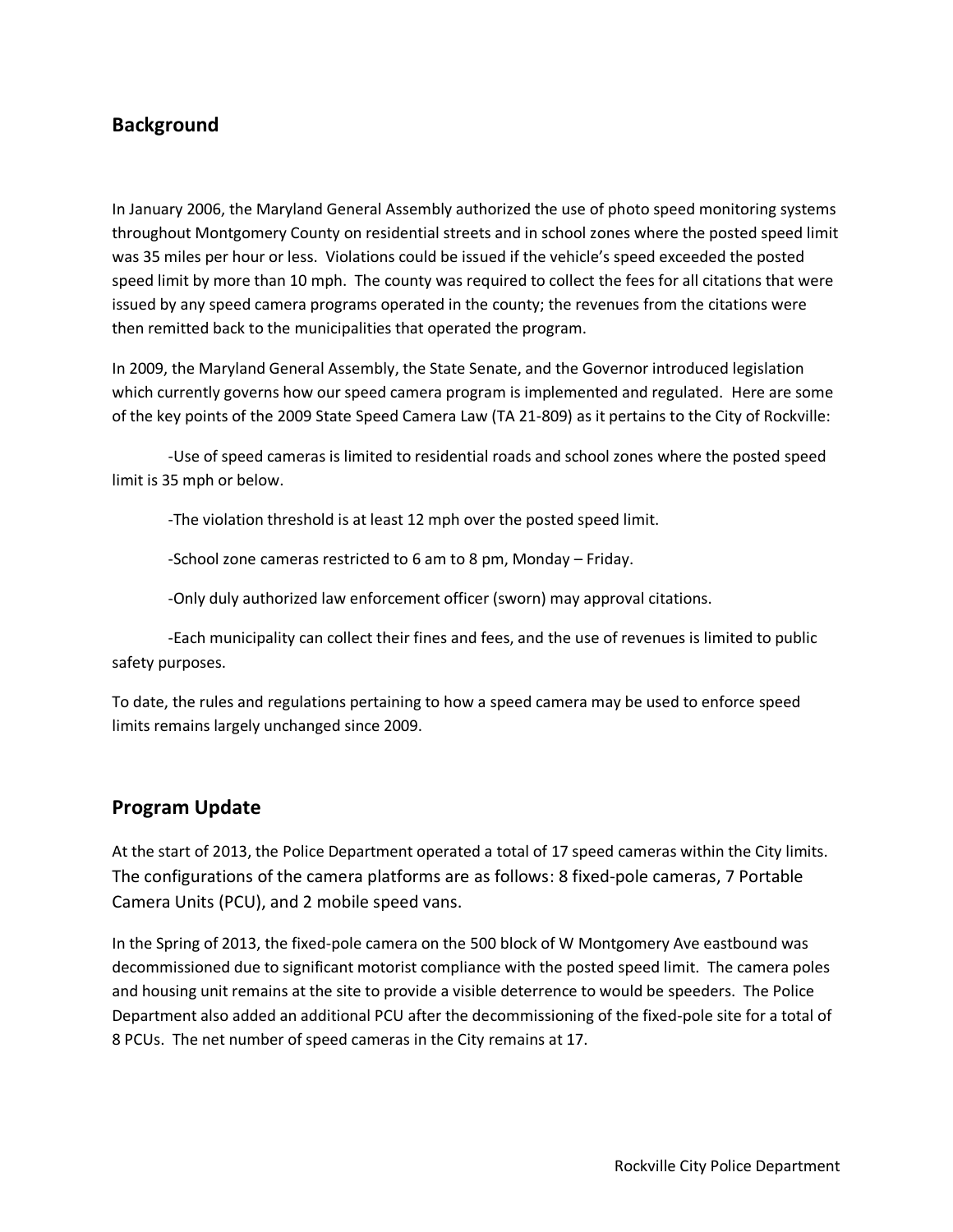# **Section 1. Enforcement Activity to Include Location and Frequency of the Placement of Speed Monitoring Systems**

In 2013, the Police Department conducted a total of 53,822.14\* enforcement hours and issued 39,091 civil speed camera citations. In 2014, 58,940.91\* enforcement hours were conducted and 33,925 citations were issued. When compared to 2011 (53,830 enforcement hours and 47,179 issued citations), the increased enforcement efforts and the declining number of issued citations suggests that motorists are changing their driving behavior and slowing down on our roadways.

**Attachment 1** contains a brief synopsis of each speed camera site for 2013 and 2014. Roadways receiving speed camera enforcement are based on the locations with the most significant speeding problem, proximity to pedestrian traffic, and citizen complaints.



\*Data for the number of enforcement hours at some speed monitoring sites were unavailable at the time of the writing of this report. The number of enforcement hours for those sites are recorded as "N/A" in **Attachment 1.**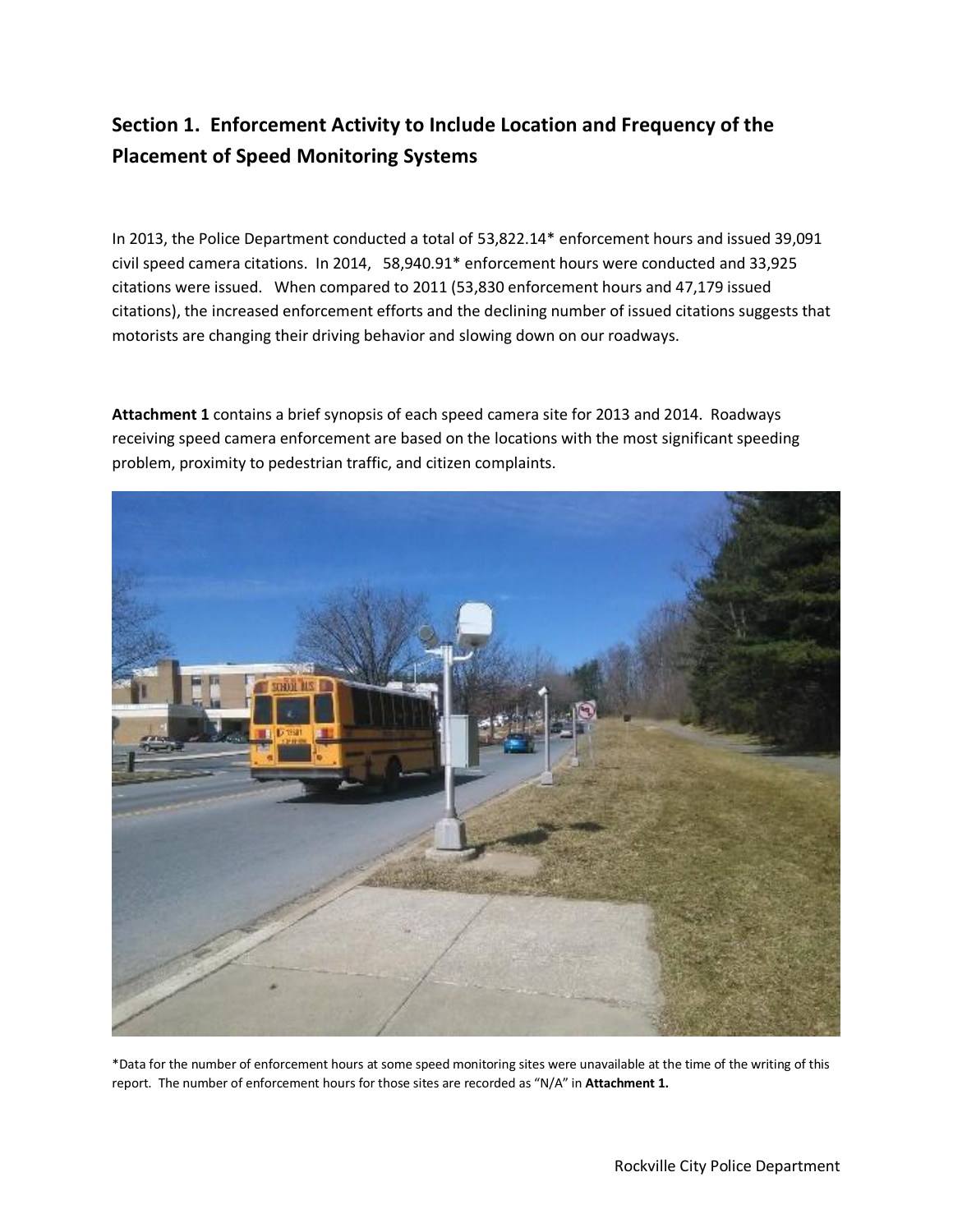# **Section 2. Citation Information to Include Violations Photographed, Rejected, Issued**

In 2013, there were a possible 47,816 violations recorded by our speed cameras, of which 39,091 citations were issued and mailed. In 2014, there were a possible 41,351 violations recorded by our speed cameras, of which 33,925 citations were issued and mailed. The difference in the number of possible violations recorded and the number of those violations mailed is due to our multi-level review and rejection of citations based upon our strict quality-control measures.

Violations may be rejected for a number reasons to include, but not limited to:

-Unclear registration plate / registration plate obstructed

-Lack of fixed object in the photo

-Photos were too dark or generally unclear

Emergency vehicles were also issued citations if they were detected to be exceeding the threshold speed and were not on emergency calls. Payment was made by the responsible party, unless it could be demonstrated that they were on an emergency call. The fines associated with these citations are paid by the individual driver of the vehicle from personal funds.

### **Section 3. Updated Speed and Accident Surveys**

A sampling of three of our fixed pole speed camera sites shows that, on average, vehicle speeds have increased by approximately 3mph above the posted speed limit in 2013 and 2014. However, the number of vehicles exceeding the posted speed limit by 12mph or more has decreased by approximately 50 percent since 2011. In 2013, there were a total of 8 vehicle accidents reported within a 0.5 mile distance of all of our fixed pole camera sites, and in 2014 there were a total of 8 vehicle accidents reported. None of the accidents resulted in any fatalities.

**Attachment 2** shows the completed surveys for the three fixed pole speed camera sites.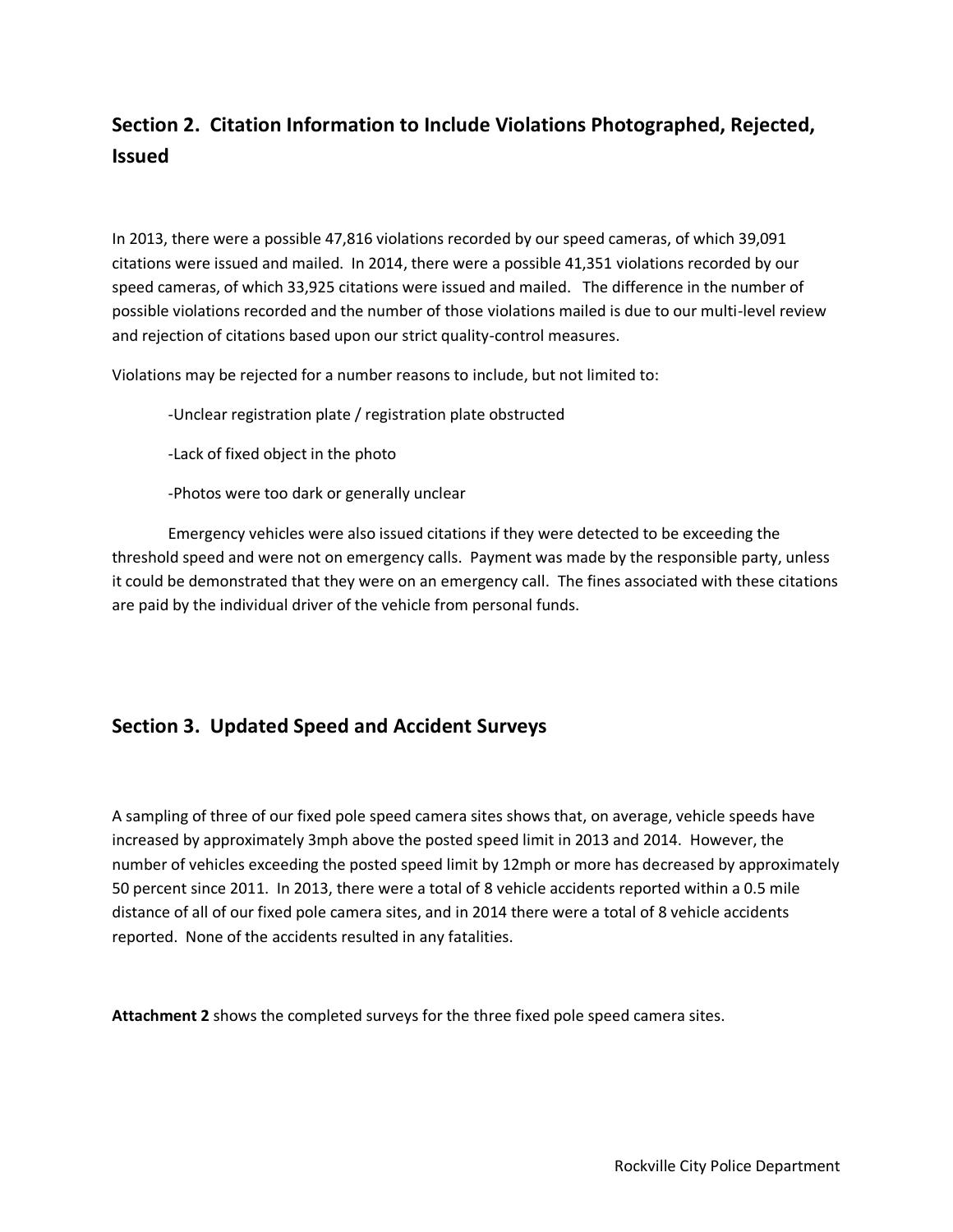### **Section 4. Financial Information and Program Costs**

Fiscal Year 2013: During FY13, the speed camera program cost a total of \$1,368,270.90. Those costs included \$393,466.17 in personnel costs, \$692,252.95 in vendor costs, and \$282,551.78 in general operating costs. The program received \$1,671,873.07 in fines collected from citations paid during that time period, plus \$1,466.81 in other fees and interests. Revenues in excess of operating expenditures totaled \$305,068.98.

Fiscal Year 2014: During FY14, the speed camera program cost a total of \$1,255,641.50. Those costs included \$354,416.41 in personnel costs, \$631,678.90 in vendor costs, and \$269,546.19 in general operating costs. The program received \$1,485,825.86 in fines collected from citations paid during that time period, plus \$548.23 in other fees and interests. Revenues in excess of operating expenditures totaled \$230,732.59

| Type                      | <b>FY13 Actual</b> | <b>FY14 Actual</b> |  |
|---------------------------|--------------------|--------------------|--|
| <b>Expenditures</b>       |                    |                    |  |
| Personnel                 | \$<br>393,466.17   | 354,416.41<br>\$   |  |
| Payments to Vendor        | 692,252.95<br>\$   | 631,678.90<br>\$   |  |
| Misc. Operating Costs     | 282,551.78<br>\$   | 269,546.19<br>\$   |  |
| <b>Total Expenditures</b> | \$1,368,270.90     | \$1,255,641.50     |  |
| Revenues                  |                    |                    |  |
| Citations                 | \$1,671,873.07     | \$1,485,825.86     |  |
| <b>Other Revenue</b>      | \$<br>1,466.81     | 548.23<br>\$       |  |
| <b>Total Revenues</b>     | \$1,673,339.88     | \$1,486,374.09     |  |

#### **Operating Budget Information**

| <b>Revenues in Excess of</b>  | <b>FY13 Actual</b> | <b>FY14 Actual</b> |
|-------------------------------|--------------------|--------------------|
| <b>Operating Expenditures</b> | \$ 305,068.98      | \$230.732.59       |

Revenues in excess of operating expenditures make up a fund's balance. In accordance with State Law, excess revenues generated by the Speed Camera Program are earmarked for pedestrian safety purposes. Current Speed Camera fund balance (totaling \$2.0 million as of 6/30/14) is programmed in the City's five-year Capital Improvements Program (CIP) for transportation and pedestrian safety related projects.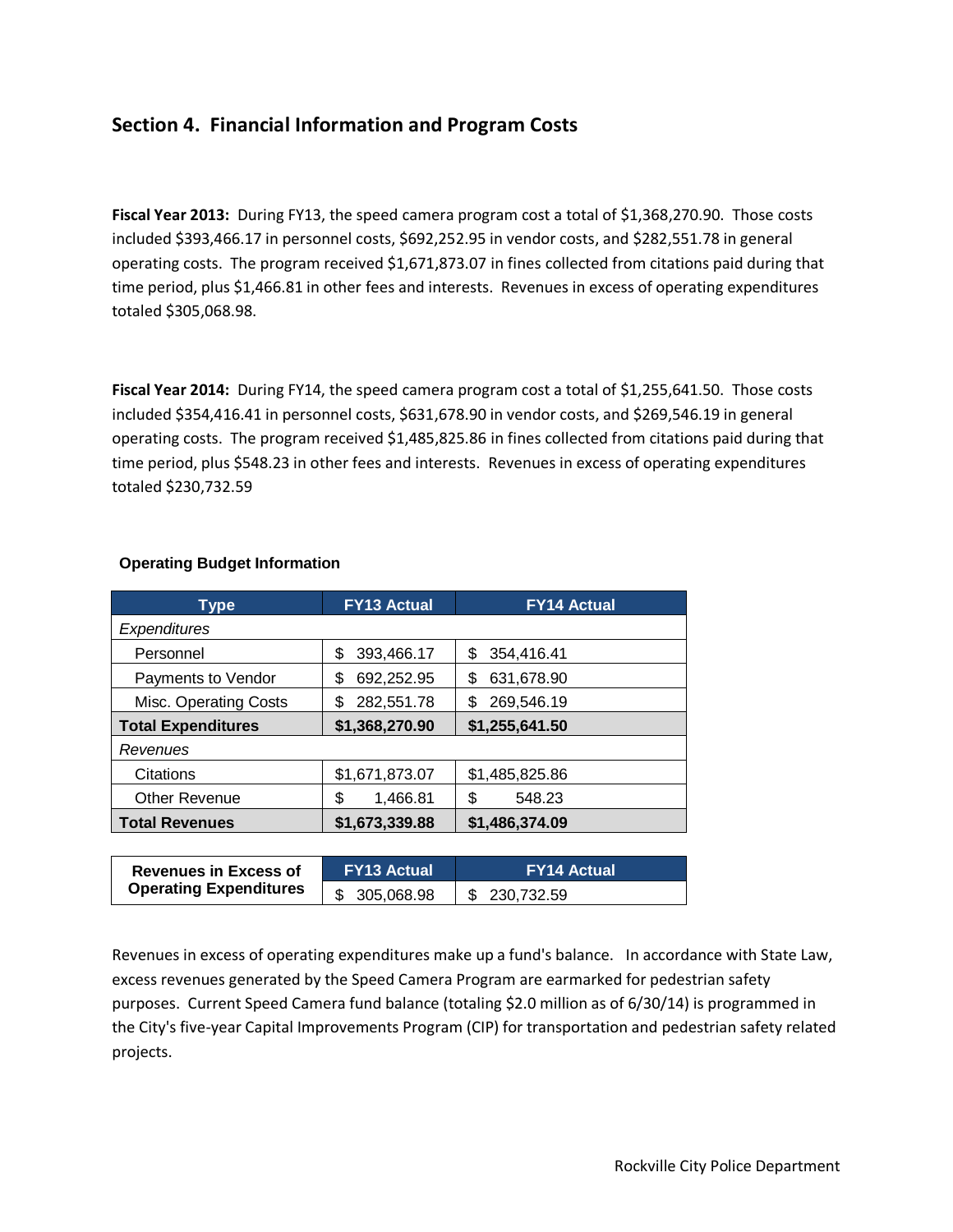In addition to funding the day-to-day operations of the program shown above, the City used Speed Camera funds to support the following transportation and pedestrian safety related CIP projects in FY13 and FY14:

- -Accessible Pedestrian Signals
- -Bridge Rehabilitation
- -Pedestrian Safety
- -Sidewalks
- -Streetlight Improvements
- -Traffic Controls: Citywide

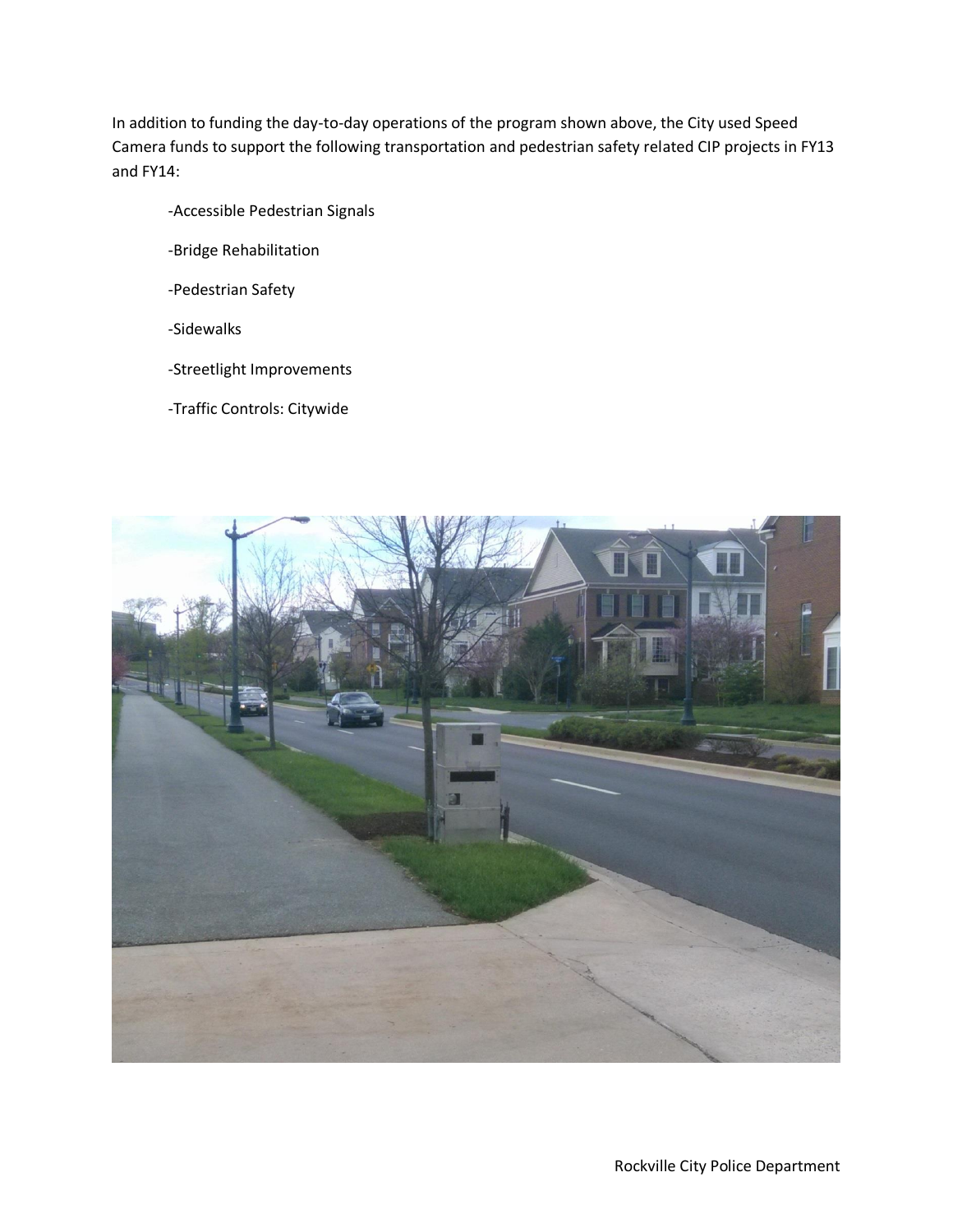### **Section 5. Conclusion**

The City of Rockville Speed Camera program continues to show success by supplementing the efforts of patrol officers in the furtherance of one of our department goals: Save lives, Prevent Collisions, and Facilitate the Efficient Movement of Vehicular and Pedestrian Traffic. The days and hours of documented enforcement show that this program is a dedicated resource which truly enhances our ability to improve safety in school and residential zones.

Although recent data from our fixed pole camera locations shows that the average moving speeds of vehicle passes have increased slightly, the significant reduction in the number of citations issued throughout the years suggests that motorists are being mindful of the speed limit on our roadways.

Revenues generated by the Speed Camera program are used to fund the program's operations, therefore ensuring that it is only the violators, and not the tax payers, who burden the financial expenses of maintaining the program. The City continues to enhance public safety programs and projects with the net revenues of the program.

There are many people to recognize for the success of the Safe Speed Program. The Mayor and Council have strongly advocated for increased pedestrian and public safety. Motorists driving on our roadways have changed their driving behaviors and have made our roads safer. In addition, the many City employees, from multiple departments and divisions, really make this program highly successful.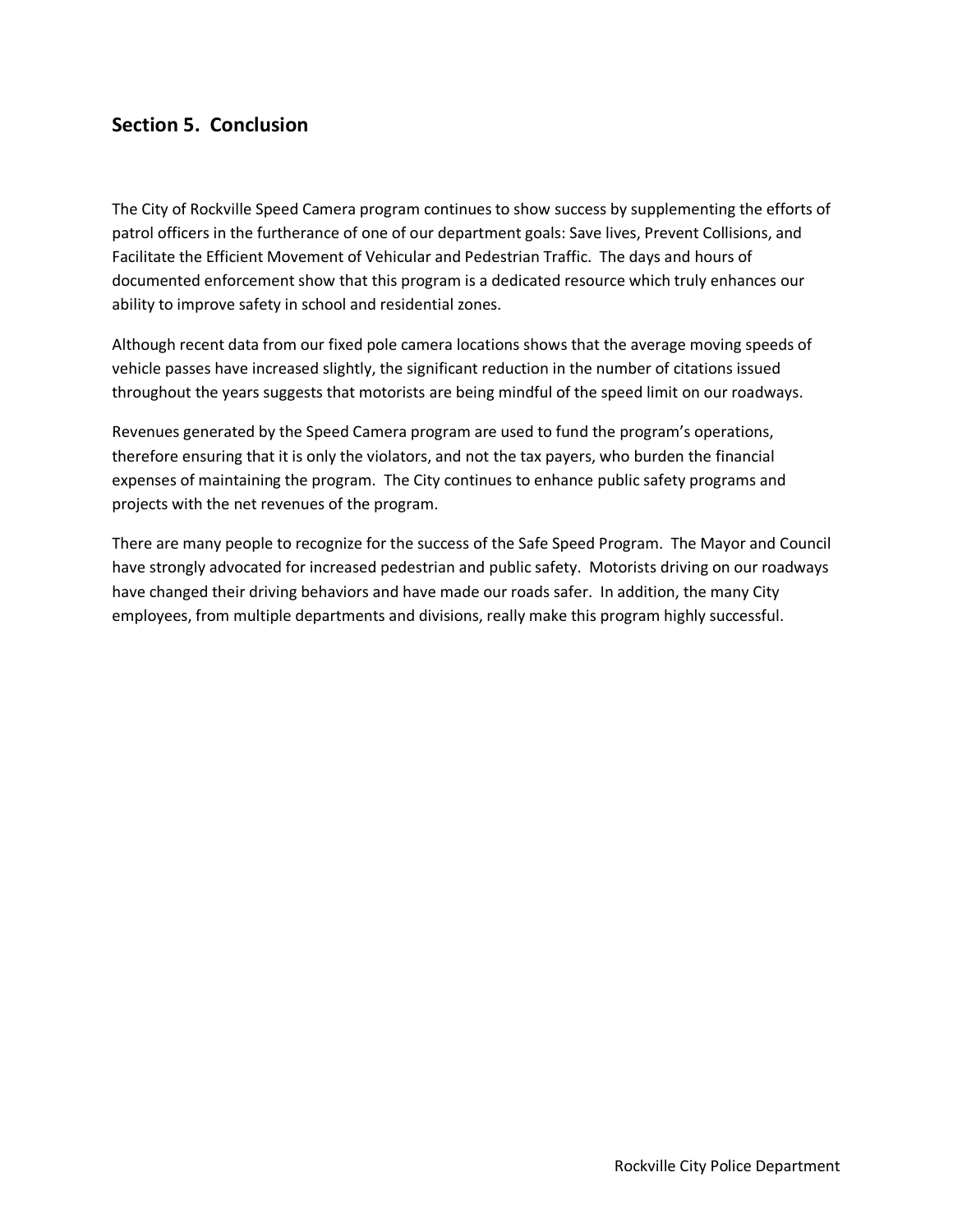# **Attachment 1**

### **CAMERA SITE DATA LOCATION**

### **Fixed-Pole Cameras**

| Location                      | <b>Hours</b><br>(2013) | <b>Citations</b><br>(2013) | <b>Hours</b><br>(2014) | <b>Citations</b><br>(2014) |
|-------------------------------|------------------------|----------------------------|------------------------|----------------------------|
| 400 Blk W. Montgomery Ave w/b | N/A                    | 1509                       | N/A                    | 1445                       |
| 500 Blk W. Montgomery Ave e/b | 2280.00                | 54                         | 384.00                 | 4                          |
| 2100 Blk Baltimore Rd s/b     | 7176.00                | 763                        | 7608                   | 1065                       |
| 2200 Blk Wootton Pkwy n/b     | 7728.07                | 979                        | 7440                   | 1210                       |
| 2200 Blk Wootton Pkwy s/b     | 7032.00                | 737                        | 7632.00                | 1070                       |
| 550 Blk Redland Blvd e/b      | 3262.45                | 968                        | 3117.08                | 839                        |
| 600 Blk Great Falls Rd n/b    | 2652.92                | 1034                       | 2674.73                | 1011                       |
| 700 Blk Twinbrook Pkwy n/b    | 1860.97                | 261                        | 1132.68                | 180                        |

## **Portable Camera Units (PCU)**

| Location                     | <b>Hours</b> | <b>Citations</b> | <b>Hours</b> | <b>Citations</b> |
|------------------------------|--------------|------------------|--------------|------------------|
|                              | (2013)       | (2013)           | (2014)       | (2014)           |
| 400 Blk Twinbrook Pkwy s/b   | N/A          | 4257             | 8475.33      | 3161             |
| 400 Blk Twinbrook Pkwy n/b   | 0            | 0                | 524.98       | 278              |
| 600 Blk Twinbrook Pkwy n/b   | 81.50        | 108              | 42.88        | 4                |
| 400 Blk W Montgomery Ave e/b | 83.92        | 34               | 271.42       | 69               |
| 600 Blk W Montgomery Ave w/b | 555.95       | 344              | 368.32       | 223              |
| Unit Blk Mannakee St n/b     | 577.80       | 281              | 383.17       | 208              |
| Unit Blk Mannakee St s/b     | 611.90       | 462              | 556.88       | 467              |
| 200 Blk Nelson St n/b        | N/A          | 7449             | N/A          | 6622             |
| 200 Blk Nelson St s/b        | 1929.05      | 1497             | 1574.08      | 1344             |
| 600 Blk Nelson St e/b        | 1201.47      | 642              | 738.18       | 404              |
| 500 Blk Nelson St w/b        | 560.92       | 348              | 498.48       | 213              |
| 1000 Blk First St s/b        | 416.47       | 103              | 531.97       | 78               |
| 500 Blk Gaither Rd n/b       | 659.50       | 342              | 353.08       | 216              |
| 1000 Blk Gaither Rd s/b      | 965.48       | 1032             | 764.87       | 869              |
| 1200 Blk Edmonston Dr w/b    | 363.83       | 177              | 428.45       | 168              |
| 500 Blk Mannakee St n/b      | 229.65       | 70               | 55.72        | 8                |
| 500 Blk Mannakee St s/b      | 298.22       | 16               | 47.02        | $\mathbf{1}$     |
| 700 Blk College Pkwy s/b     | 677.08       | 386              | 619.62       | 389              |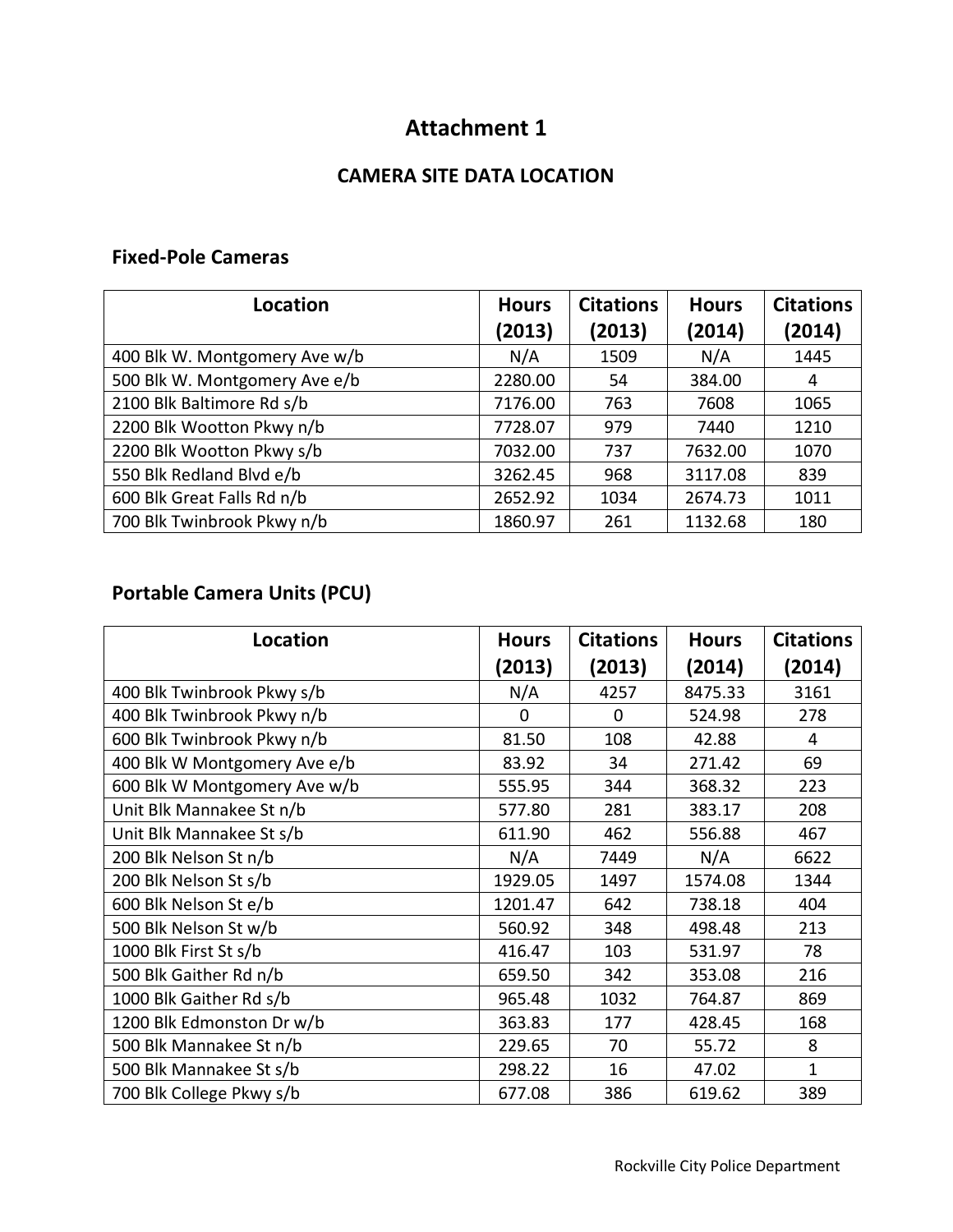| Location                     | <b>Hours</b>     | <b>Citations</b> | <b>Hours</b> | <b>Citations</b> |
|------------------------------|------------------|------------------|--------------|------------------|
|                              | (2013)           | (2013)           | (2014)       | (2014)           |
| 700 Blk Cabin John Pkwy s/b  | 23.80            | 8                | 20.08        | $\mathbf 0$      |
| 14000 Blk Avery Rd n/b       | 558.83           | 583              | 513.98       | 343              |
| 600 Blk College Pkwy n/b     | 55.33            | $\overline{2}$   | 18.53        | $\mathbf 0$      |
| 2000 Blk Baltimore Rd n/b    | 0.03             | $\pmb{0}$        | 33.90        | 13               |
| 2100 Blk Baltimore Rd n/b    | $\mathbf 0$      | $\mathbf 0$      | 342.92       | 132              |
| 600 Blk Great Falls Rd s/b   | N/A              | 4688             | N/A          | 3157             |
| 400 Blk Great Falls Rd s/b   | $\overline{0}$   | $\mathbf 0$      | 58.03        | 13               |
| 9500 Blk Veirs Dr e/b        | 1517.33          | 1257             | 1112.35      | 725              |
| 9500 Blk Veirs Dr w/b        | 344.50           | 140              | 379.25       | 260              |
| 500 Blk Fallsgrove Dr e/b    | 132.85           | 92               | 317.67       | 217              |
| 500 Blk Fallsgrove Dr w/b    | 405.40           | 190              | 161.30       | 72               |
| 400 Blk Hurley Ave n/b       | 667.15           | 255              | 678.78       | 219              |
| 400 Blk Hurley Ave s/b       | 396.30           | 182              | 324.13       | 86               |
| 300 Blk Martins Ln e/b       | 980.97           | 988              | 603.82       | 610              |
| 300 Blk Martins Ln w/b       | 891.27           | 585              | 333.28       | 221              |
| 600 Blk Rollins Ave w/b      | 908.48           | 667              | 559.02       | 562              |
| 2900 Blk Glenora Ln n/b      | 14.95            | $\mathbf 0$      | 90.92        | 10               |
| 2800 Blk Glenora Ln s/b      | 15.15            | 10               | 8.62         | $\overline{2}$   |
| 1700 Blk Sunrise Dr w/b      | 288.88           | 53               | 165.90       | 15               |
| 1700 Blk Sunrise Dr e/b      | $\mathbf 0$      | $\pmb{0}$        | 210.18       | 22               |
| 1000 Blk Grandin Ave e/b     | 14.47            | $\mathbf{1}$     | 11.18        | $\mathbf 0$      |
| 300 Blk W. Edmonston Dr e/b  | 247.78           | 94               | 378.15       | 109              |
| 300 Blk W. Edmonston Dr w/b  | 320.12           | 78               | 131.47       | 26               |
| 500 Blk Mt. Vernon Place n/b | 186.13           | 85               | 208.00       | 89               |
| 500 Blk Mt. Vernon Place s/b | 421.93           | 175              | 230.62       | 99               |
| 800 Blk College Pkwy n/b     | 458.95           | 195              | 2146.33      | 618              |
| 1500 Blk Dunster Rd e/b      | $\boldsymbol{0}$ | $\pmb{0}$        | 34.37        | 5                |
| 2000 Blk Henry Rd n/b        | $\mathbf 0$      | $\pmb{0}$        | 9.38         | $\pmb{0}$        |
| 300 Blk Broadwood Dr n/b     | $\boldsymbol{0}$ | $\pmb{0}$        | 31.87        | $\overline{2}$   |
| 300 Blk Broadwood Dr s/b     | $\mathbf 0$      | $\pmb{0}$        | 16.92        | 0                |
| 2000 Blk Mcauliffe Dr w/b    | $\boldsymbol{0}$ | $\boldsymbol{0}$ | 14.45        | $\overline{2}$   |
| 2100 Blk McAuliffe Dr w/b    | $\mathbf 0$      | $\pmb{0}$        | 554.05       | 281              |
| 2200 Blk McAuliffe Dr w/b    | $\boldsymbol{0}$ | $\pmb{0}$        | 93.43        | 23               |
| 1100 Blk Grandin Ave w/b     | $\boldsymbol{0}$ | $\pmb{0}$        | 11.43        | $\mathbf 0$      |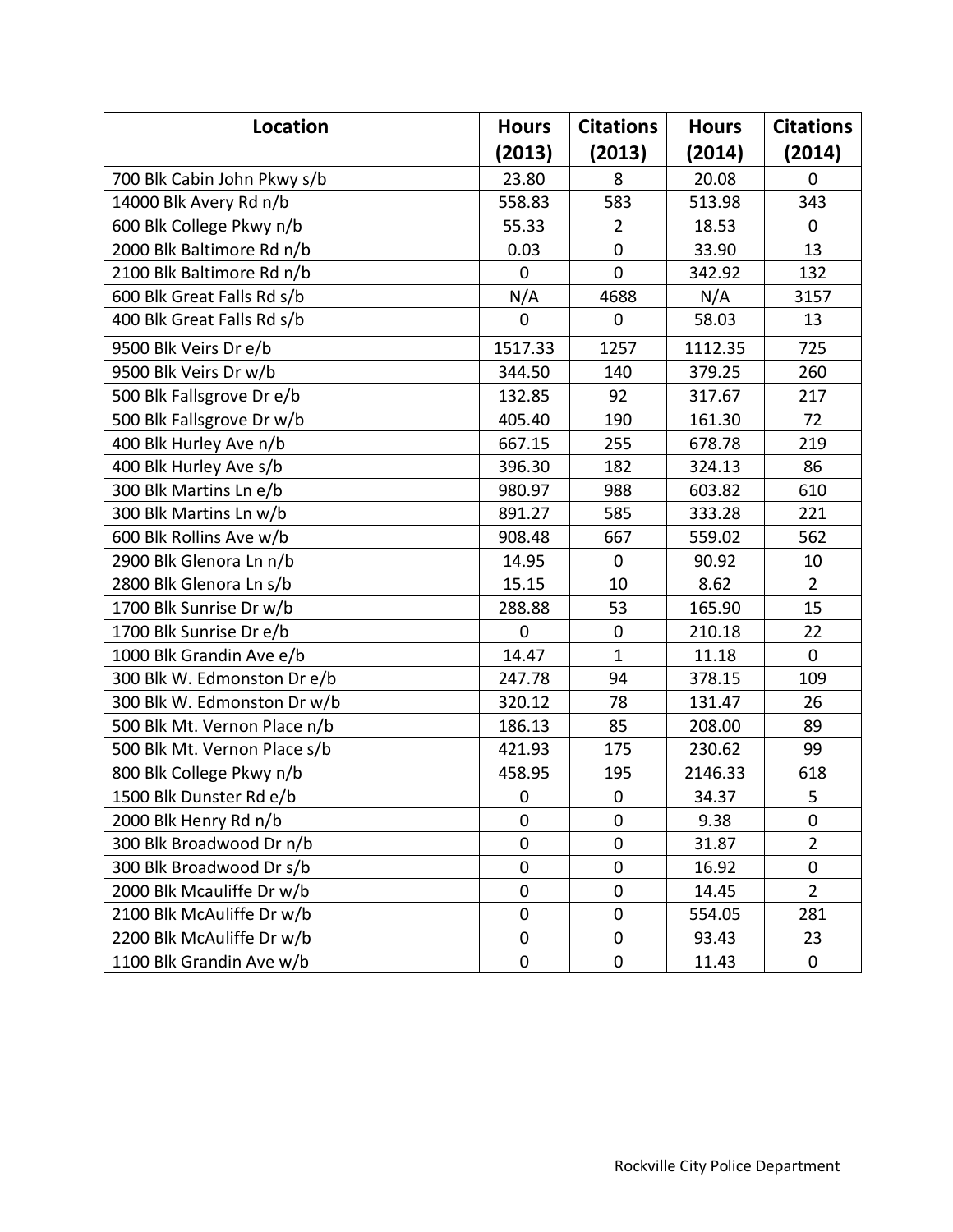### **Mobile Van**

| <b>Location</b>                | <b>Hours</b> | <b>Citations</b> | <b>Hours</b>     | <b>Citations</b> |
|--------------------------------|--------------|------------------|------------------|------------------|
|                                | (2013)       | (2013)           | (2014)           | (2014)           |
| 600 Blk Nelson St e/b          | 115.63       | 145              | 89.63            | 123              |
| 600 Blk Nelson St w/b          | 28.28        | 18               | 5.08             | 3                |
| 500 Blk Nelson St w/b          | 7.60         | 14               | 12.40            | 13               |
| 200 Blk Nelson St n/b          | 7.90         | $\overline{7}$   | 12.60            | 21               |
| 400 Blk College Pkwy e/b       | 2.32         | $\overline{2}$   | $\mathbf 0$      | $\mathbf 0$      |
| 300 Blk Baltimore Rd w/b       | 104.03       | 256              | 52.57            | 64               |
| 300 Blk Baltimore Rd e/b       | 225.48       | 626              | 672.97           | 1341             |
| 800 Blk College Pkwy n/b       | 458.30       | 1249             | 153.10           | 228              |
| 500 Blk Mount Vernon Place n/b | 5.60         | $\mathbf{1}$     | 11.20            | 9                |
| 500 Blk Mount Vernon Place s/b | 9.18         | $\overline{7}$   | 14.83            | $\overline{2}$   |
| 600 Blk Rollins Ave w/b        | 49.70        | 64               | 103.98           | 129              |
| 2900 Blk Glenora Ln n/b        | 3.42         | $\boldsymbol{0}$ | $\mathbf 0$      | $\boldsymbol{0}$ |
| 2800 Blk Glenora Ln s/b        | 2.17         | $\overline{2}$   | $\overline{0}$   | $\overline{0}$   |
| 400 Blk Hurley Ave n/b         | 34.83        | 44               | 40.32            | 40               |
| 400 Blk Hurley Ave s/b         | 0.97         | $\mathbf{1}$     | 1.37             | $\overline{2}$   |
| 800 Blk Hurley Ave s/b         | 2.83         | $\mathbf{1}$     | $\boldsymbol{0}$ | $\mathbf 0$      |
| 1700 Blk Sunrise Dr n/b        | 7.77         | 5                | $\mathbf 0$      | $\mathbf 0$      |
| 1700 Blk Sunrise Dr s/b        | 3.00         | $\pmb{0}$        | $\boldsymbol{0}$ | $\boldsymbol{0}$ |
| 200 Blk W. Edmonston Dr e/b    | 6.65         | 6                | $\mathbf 0$      | $\mathbf 0$      |
| 300 Blk W. Edmonston Dr w/b    | 42.37        | $\overline{2}$   | 4.52             | 7                |
| 1200 Blk Edmonston Dr w/b      | 12.98        | 19               | $\mathbf 0$      | $\mathbf 0$      |
| 300 Blk Edmonston Dr w/b       | 0.40         | $\boldsymbol{0}$ | $\mathbf 0$      | $\mathbf 0$      |
| 1300 Blk Grandin Ave s/b       | 3.70         | $\mathbf{1}$     | $\mathbf 0$      | $\pmb{0}$        |
| 300 Blk Broadwood Dr n/b       | 0.88         | $\overline{2}$   | 3.58             | $\overline{2}$   |
| 300 Blk Broadwood Dr s/b       | 58.42        | 101              | 90.45            | 177              |
| 500 Blk Fallsgrove Dr e/b      | 34.70        | 49               | 2.02             | $\overline{2}$   |
| Unit Blk Mannakee St n/b       | 15.43        | $\overline{7}$   | 5.10             | 6                |
| Unit Blk Mannakee St s/b       | 264.38       | 317              | 92.22            | 120              |
| 300 Blk Martins Ln e/b         | 22.50        | 17               | 0.02             | 0                |
| 300 Blk Martins Ln w/b         | 4.55         | $\boldsymbol{0}$ | $\mathbf 0$      | $\mathbf 0$      |
| 400 Blk Twinbrook Pkwy n/b     | 0            | $\boldsymbol{0}$ | 72.53            | 88               |
| 400 Blk Twinbrook Pkwy s/b     | $\mathbf 0$  | $\pmb{0}$        | 14.53            | 21               |
| 700 Blk Twinbrook Pkwy s/b     | $\mathbf 0$  | $\mathbf 0$      | 3.43             | 10               |
| 1400 Blk Gerard St s/b         | $\mathbf 0$  | 0                | 1.00             | $\overline{0}$   |
| 1700 Blk Sunrise Dr n/b        | $\mathbf 0$  | $\mathbf 0$      | 5.30             | 0                |
| 1700 Blk Sunrise Dr s/b        | $\mathbf 0$  | $\mathbf 0$      | 2.33             | 0                |
| 1200 Blk Broadwood Dr n/b      | $\pmb{0}$    | $\pmb{0}$        | 0.80             | $\pmb{0}$        |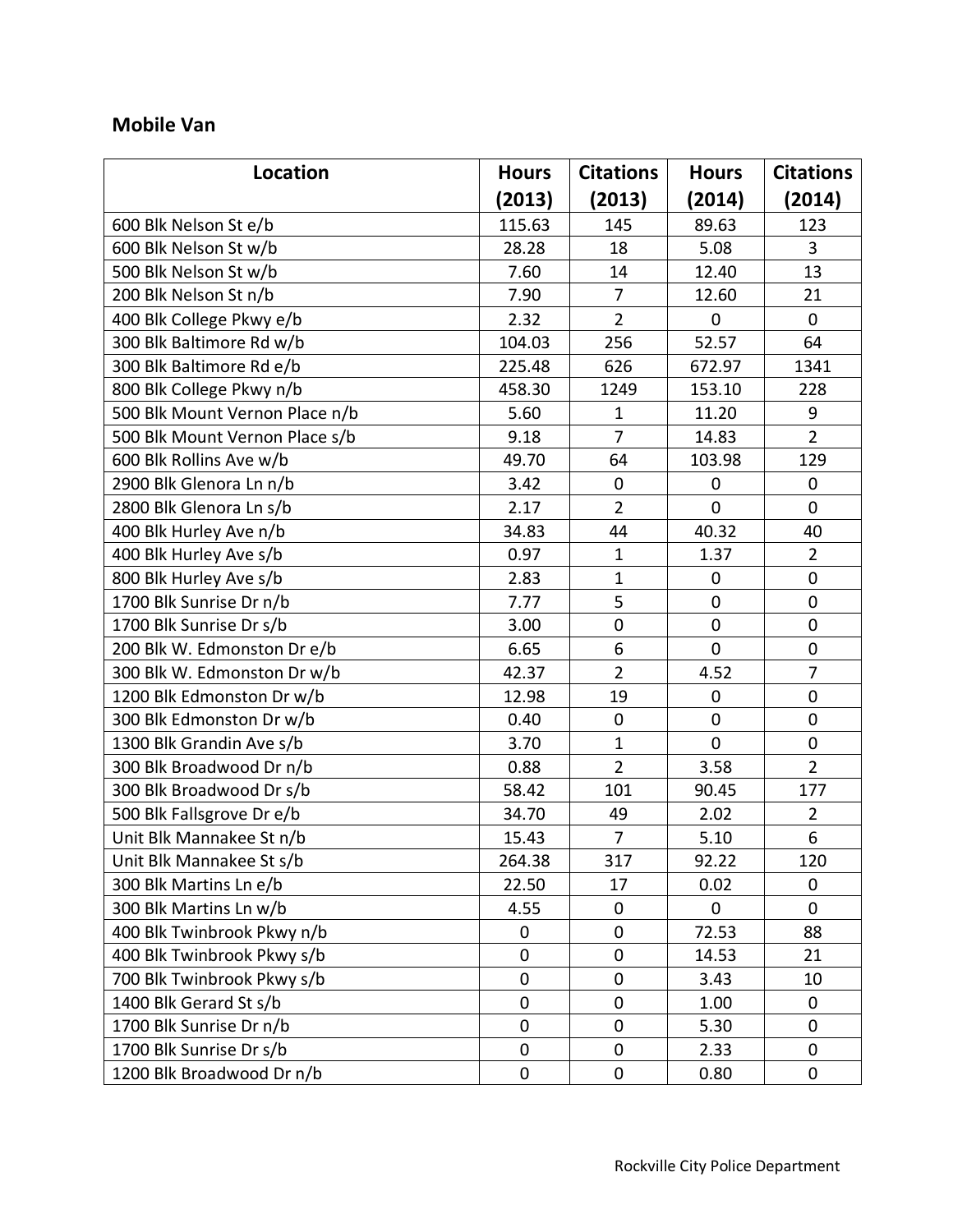## **Attachment 2**

### **SPEED SURVEY**

**Fixed Pole Site:** 550 Blk Redland Blvd Northbound

**Speed Limit:** 30mph

**Average Vehicle Speeds:** 31.18mph (**2013**), 32.84mph (**2014**)

**Number of Citations Issued:** 1475 (**2011**), 978 (**2013**), 846 (**2014**)



#### **Average Vehicle Speeds by Month**

#### **Citations Issued by Month**

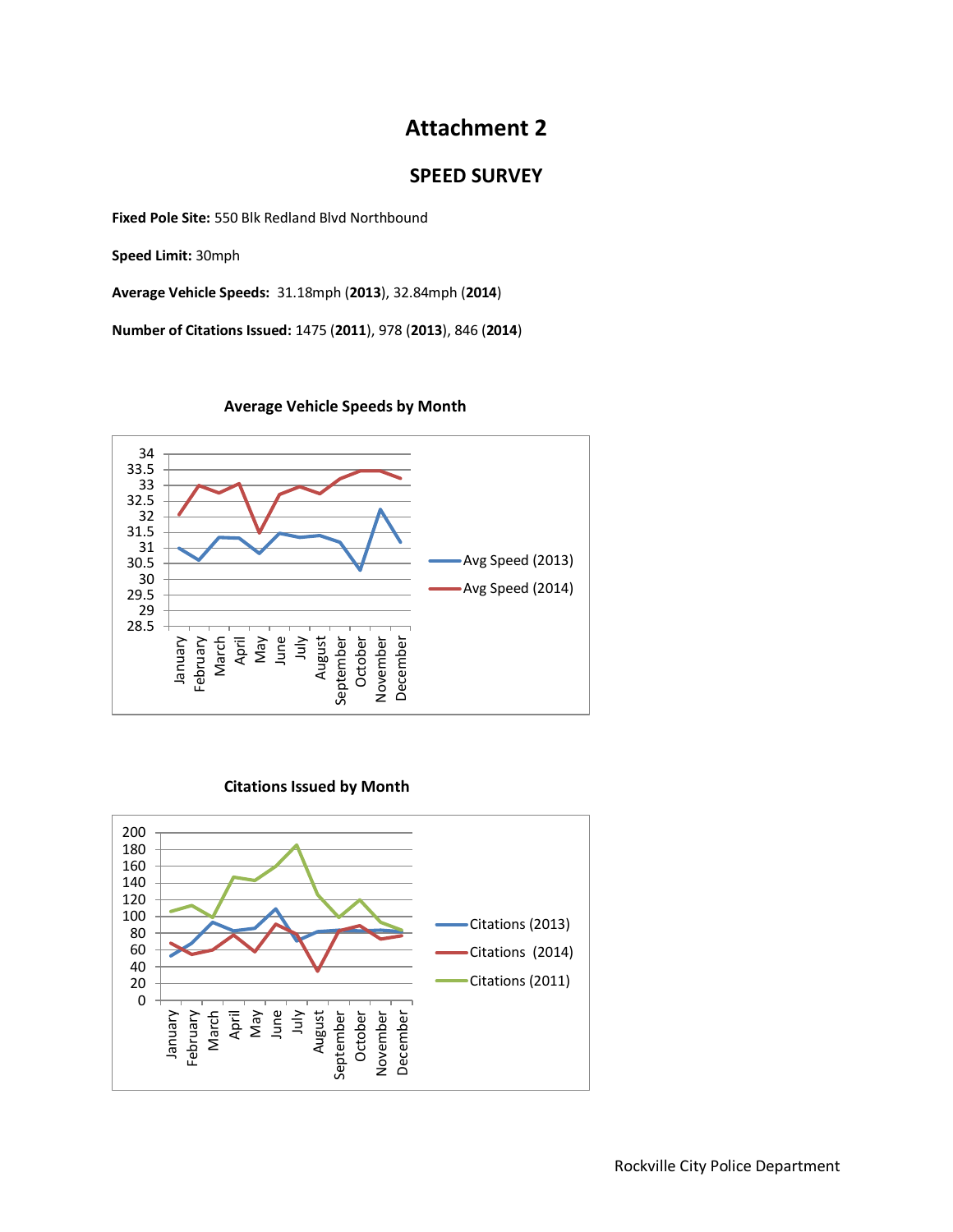# **Attachment 2 (Continued)**

**Fixed Pole Site:** 600 Blk Great Falls Rd Northbound

**Speed Limit:** 30mph

**Average Vehicle Speeds:** 33.49mph (**2013**), 34.00mph (**2014**)

**Number of Citations Issued:** 1395 (**2011**), 1034 (**2013**), 1018 (**2014**)



#### **Average Vehicle Speeds by Month**

#### **Citations Issued by Month**